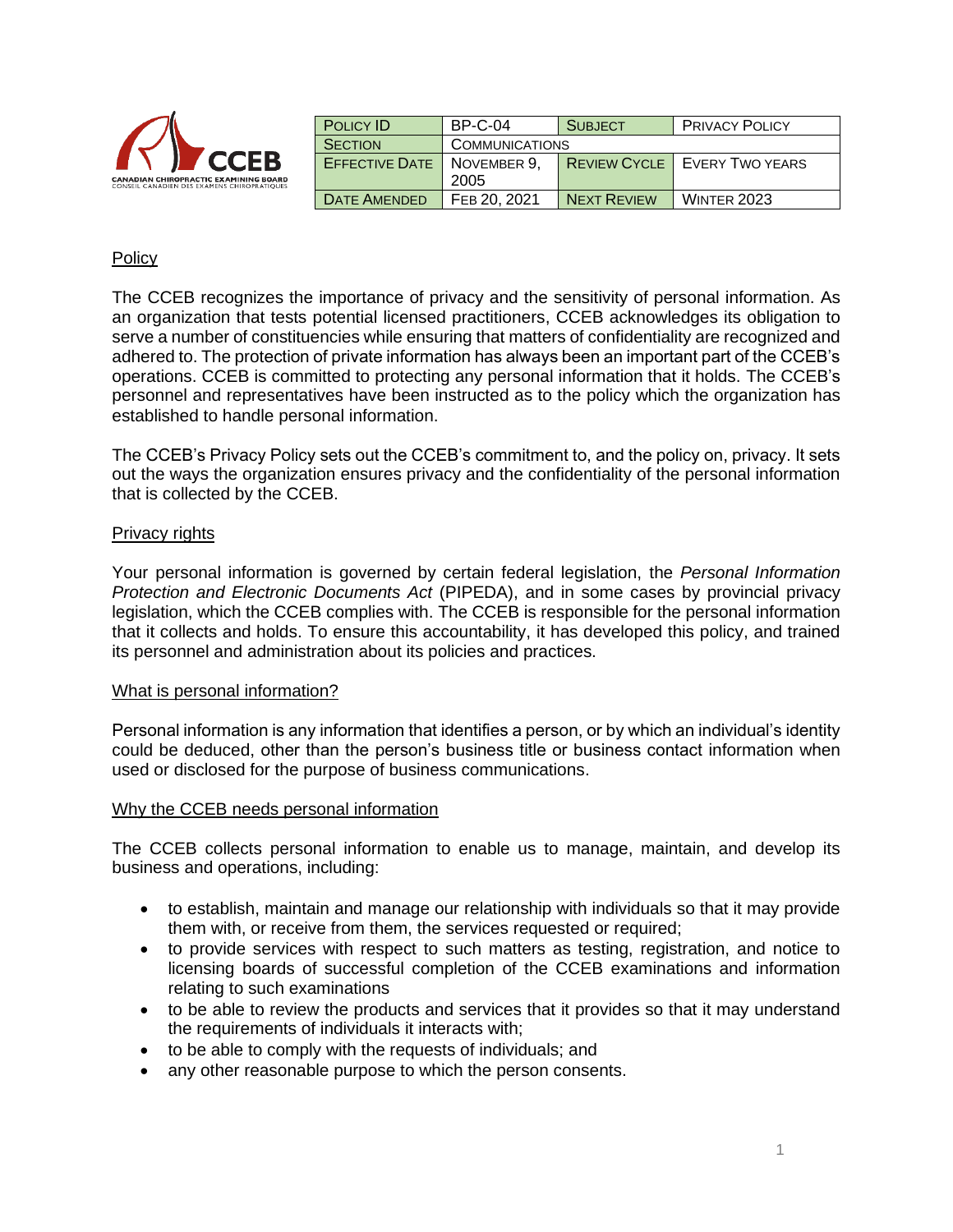# What personal information is collected?

The personal information we collect includes:

- contact and identification information, such as names, addresses, telephone numbers and email addresses;
- education information;
- information related to the taking of or proctoring of examinations;
- Information from third-party contractors, suppliers, and consultants who provide services to the CCEB; and
- Website-specific information regarding requests and choices an individual may have made and other general information such as IP addresses, "cookies", and URL addresses.

# How does the CCEB collect personal information?

The CCEB collects information only by lawful and fair means and not in an unreasonably intrusive way. In accordance with best practices outlined by the Office of the Privacy Commissioner of Canada, the CCEB refrains from collecting more personal information than is necessary to fulfill its identified purpose.

Wherever possible, it collects personal information directly from an individual at the application process, during the testing process, and during the appeal process.

Sometimes information is obtained from other sources. For example, this may include:

## With respect to examination applicants:

- educational institutions
- health providers in the event of an appeal or accommodation request

## With respect to contractors:

• applicable licensing boards

## How does the CCEB use and disclose personal information?

The CCEB uses and discloses personal information:

- for the purpose described in this Privacy Policy; and
- for any additional purposes for which we have obtained consent to use or disclose the personal information.

Personal information may be used or disclosed:

- an applicant or registrant has consented to the disclosure;
- as permitted or required by applicable law or requiatory requirements;
- to comply with valid legal processes such as search warrants, subpoenas or court orders;
- as part of the CCEB's regular reporting activities;
- to protect the rights and property of the CCEB;
- to take precautions against liability;
- the services the CCEB is providing requires that it give personal information to third parties (for example, as directed in an application) consent will be implied, unless the CCEB is advised otherwise);
- it is necessary to collect applicant fees;
- during emergency situations or where necessary to protect the safety of a person or groups of persons;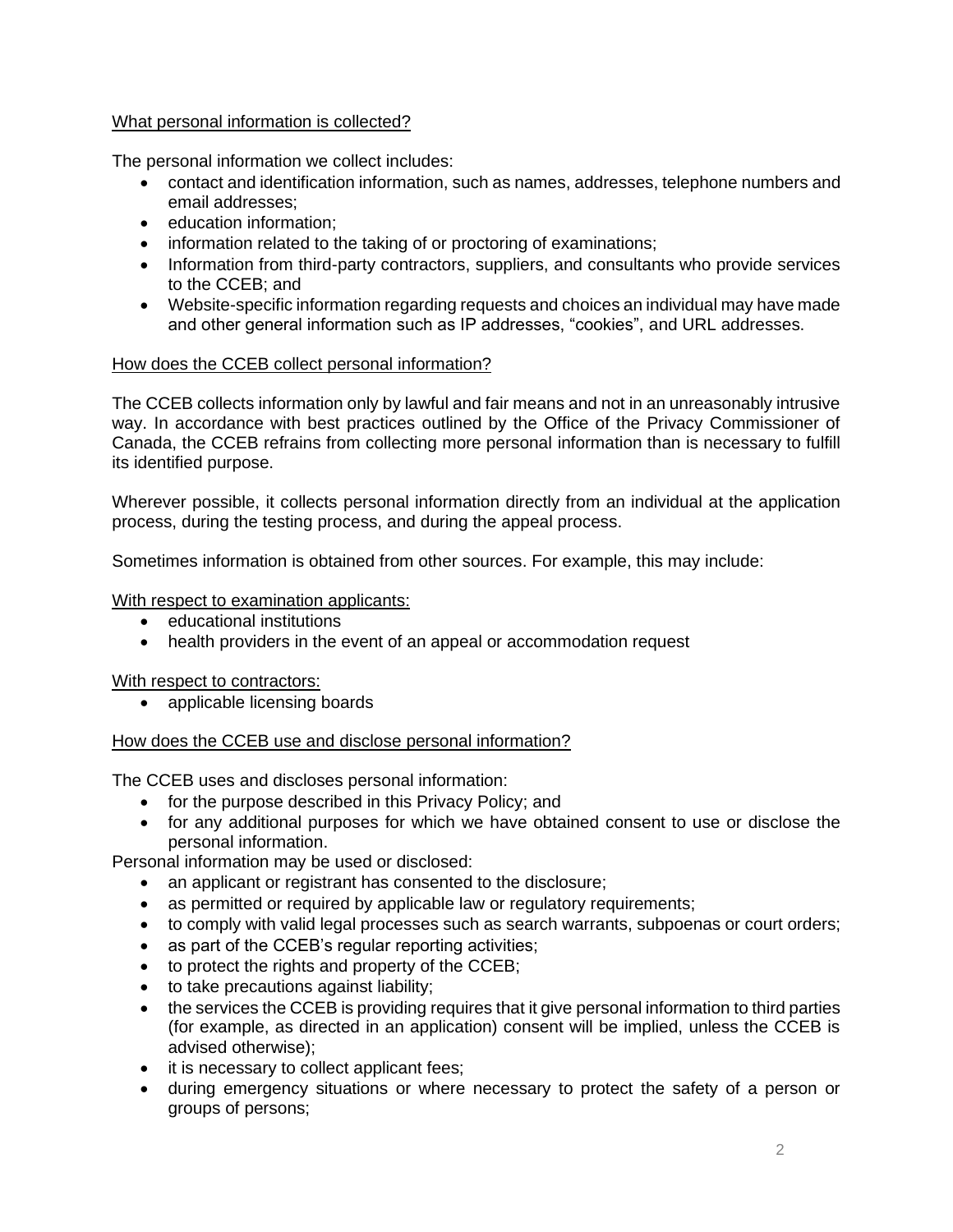- if the CCEB engages a third party to provide administrative services to us (example, computer backup services or archival file storage) and the third party is bound by the CCEB privacy policy;
- the CCEB engages proctors on a contract basis;
- the CCEB undergoes any accreditation process for the purposes of continuing to carry out the services which it provides;
- the information is already public knowledge; or
- with the individual's consent or as otherwise required or authorized by law. The CCEB will only use or disclose personal information without consent where permitted or required by regulatory law to do so.

### Your consent is important to the CCEB

Consent may be implied or express. Implied consent is consent that can reasonably be inferred from an individual's action or inaction. For example, when a candidate wishes to take an examination, the CCEB will assume that person consents to the collection, use and disclosure of his or her personal information for purposes related to the testing and for any other purpose identified to the individual at the relevant time.

### Choice/Withdrawal of Consent

An individual may change or withdraw his or her consent at any time, except where it is required to fulfill the CCEB's legal or contractual obligations, and subject to reasonable notice, by contacting the Privacy Officer using the contact information set out below.

### Updating information

Since the CCEB uses personal information to provide services, it is important that the information be accurate and up-to-date. It is important that the CCEB be advised of any personal information changes so that its records can be updated.

### Correcting errors

If the CCEB holds information about an individual who can establish that it is not accurate, complete and up-to-date, CCEB will take reasonable steps to correct it.

#### Is personal information secure?

While no data transmission (including over the Internet or any website) and no storage system can be guaranteed to be secure from intrusion, the CCEB takes all reasonable precautions to ensure that personal information is kept safe from loss, unauthorized access, modification or disclosure. Among the steps taken to protect the information are:

- premises security;
- restricted access to personal information;
- deploying technological safeguards such as security software and firewalls to prevent hacking or unauthorized computer access;
- internal password and security policies; and
- secure disposal.